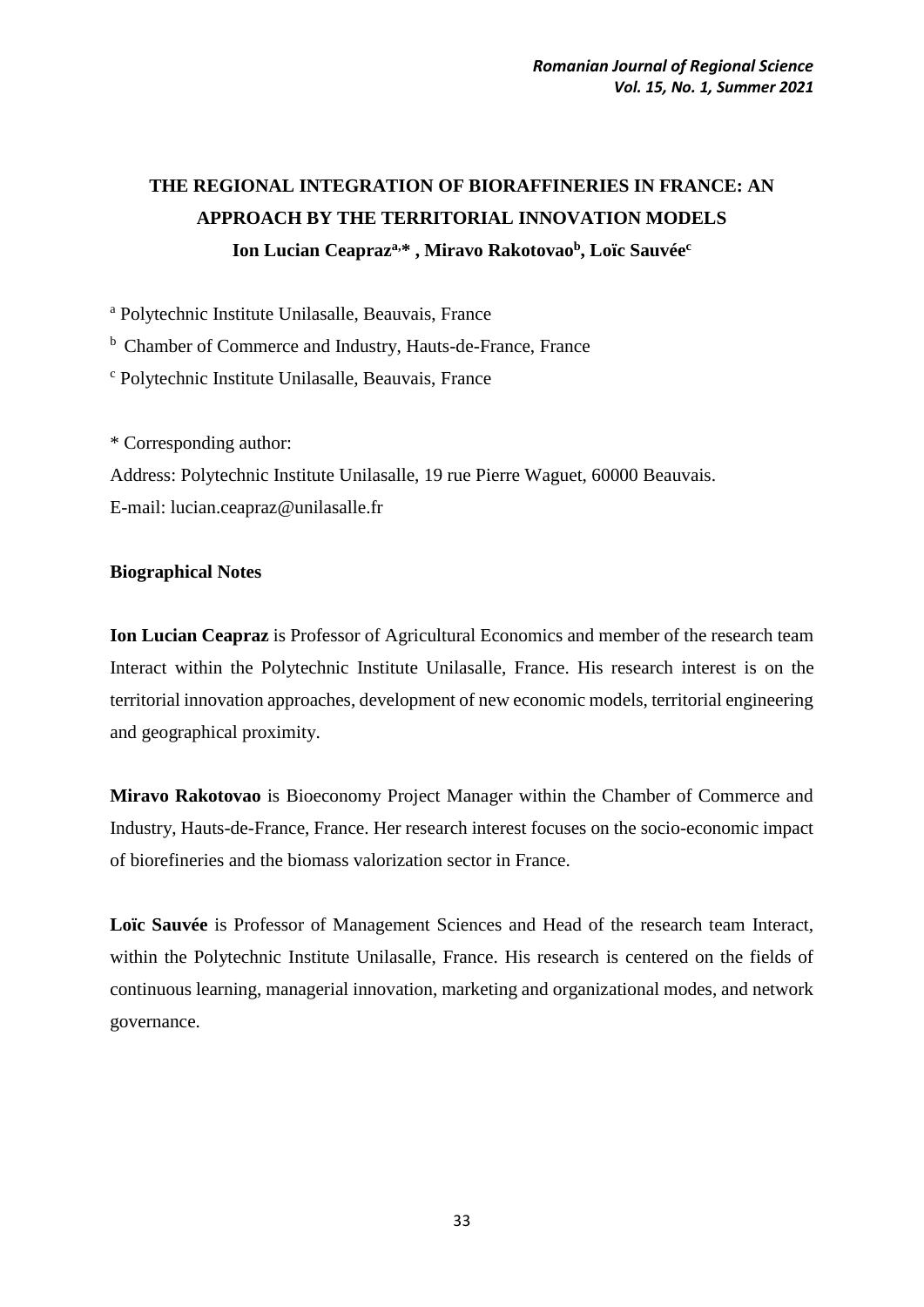#### **Abstract**

A biorefinery integrated into its territory embodies the development of a business cluster, insofar as it reaches a minimum threshold on the geographical scale, while crossing progressive stages of regional development. From the point of view of the regional economy, there are several stages of spatial development and location of economic activities. The interest of this article lies in its objective to understand, from the point of view of regional economy, why the development of biorefineries follows the trajectory of economic activity clusters. To go further, we believe that through our example, the biorefinery can be considered as a new model of territorial innovation<sup>1</sup> both by its spatial development process, and by the territorial integration that prevails within these complexes, in an approach of economic sustainability. In a second step, we try to highlight the mechanisms at work as well as the determinants that allow the biorefinery to be territorially integrated.

**Keywords**: territorially integrated biorefinery, cluster, industrial symbiosis, top-down and bottom-up approach, sustainability **JEL Classification** : Q57, R11, R12

#### **1. Introduction**

The objective of this paper is to evaluate the regional integration of the biorefinery in France, seen as a cluster of economic activities. As a very broad economic concept, integration in our case means the ability to encompass and combine different actors of the value chain in a logic of geographical proximity (Colletis et al., 1999). This logic of regional or territorial integration can thus be applied to biorefineries insofar as the concept of these new modes of biomass valorization is similar to business clusters. We used interchangeably the terms of regional and territorial integration. Thus, the concept of territorially integrated biorefinery is used here in order to express the integration of a biorefinery to a certain geographic space while the concept of regional integration of a biorefinery is used mostly to show a broader territory of development or within a network of already-in-place biorefineries. According to the definition of the IAR cluster<sup>2</sup>, "a biorefinery" is an industrial complex, located on the same site, which transforms agricultural and forest biomass into a variety of bio-sourced products (food and feed, chemicals, biomolecules and agro-materials) and bioenergy (bioethanol, electricity and heat) as part of the sustainable development strategy.

Our problematic is based on understanding the regional integration of the biorefinery as a cluster of economic activities. Concerning the academic use of the concept of cluster we explain that the term cluster popularized by Michael E. Porter (Porter, 1990) is the more

 $\overline{\phantom{a}}$ 

<sup>&</sup>lt;sup>1</sup> See Moulaert and Sekia (2003) on territorial innovation models.

<sup>&</sup>lt;sup>2</sup> The IAR cluster (Industries et Agro-Ressources) is a competitiveness cluster that brings together large and small companies, research organizations and educational institutions working together in a given region to develop synergies and cooperation efforts around a common theme (www.competitivite.gouv.fr). It was launched in 2005. Following the call for applications to label competitiveness clusters for a new four-year phase (2019-2022), the IAR cluster has just obtained its label from the French government as a competitiveness cluster dedicated to the bioeconomy.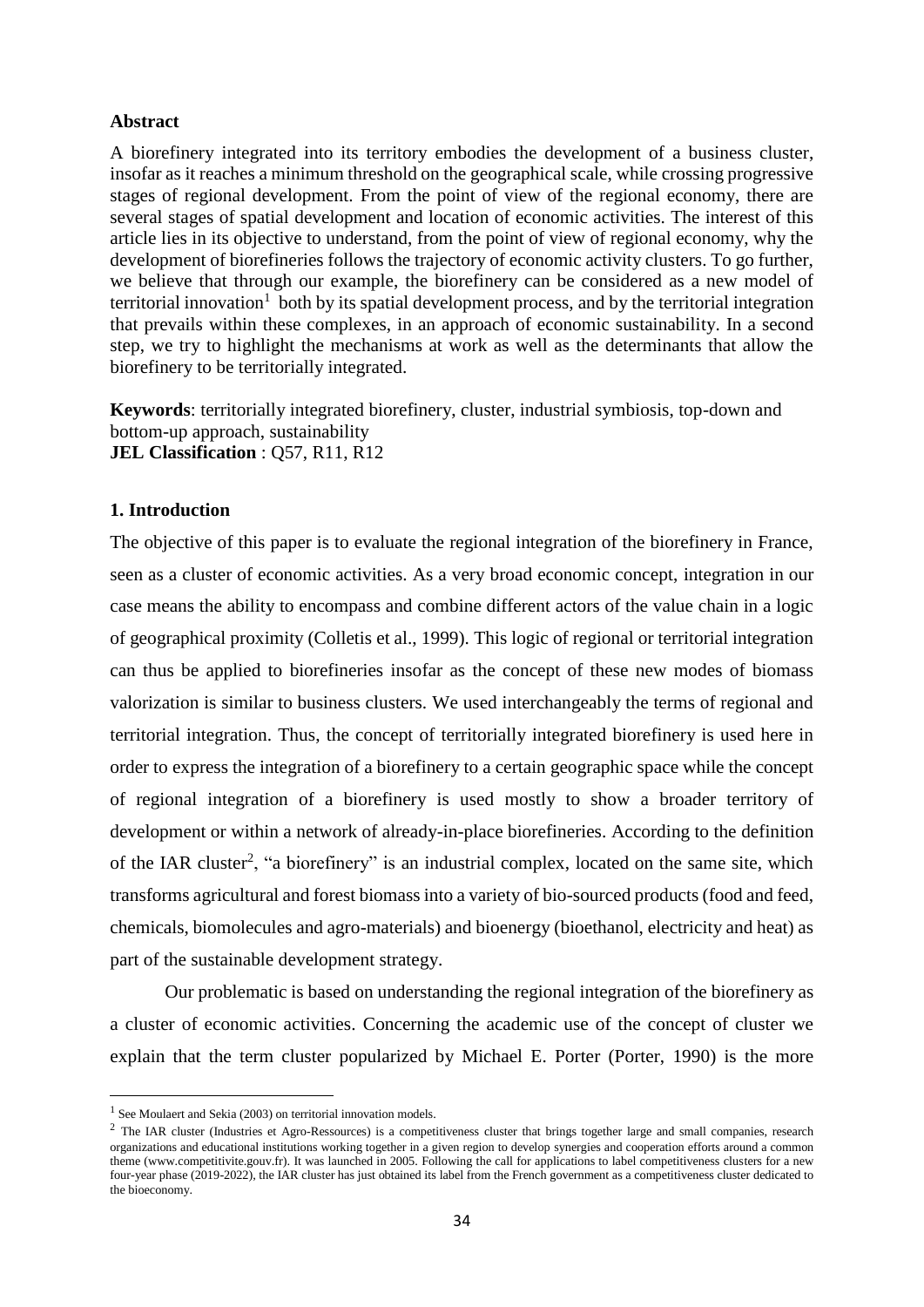appropriate in our analysis, on a theoretical basis, to explain the territorial/regional integration of the biorefineries. The biorefinery is more reminiscent of a territorial structure that resembles a Porter-like cluster<sup>3</sup> than the organization of a French competitiveness cluster<sup>4</sup>. Moreover, as we will see further in our analysis, in a case of particular biorefinery, a "competitiveness cluster" is rather complementary to the development of the biorefineries.

Understanding the development and expansion of a cluster of innovative economic activities, its territorial anchoring and the local actors' games, which are part of its environment, represent one of the most important characteristics in order to explain the territorial/regional development of the biorefineries as a new model of territorial innovation (Moulaert and Sekia, 2003).

#### **2. Literature review**

 $\overline{a}$ 

The analysis of the cluster concept is one of the most appropriate theoretical concepts to show the relationship between biorefinery and regional development: "the definition of biorefinery allows us to see it as a concept, a manufacturing unit, a process, a plant and even as a cluster of manufacturing units" (IAE Bionergy Task 42, 2019). The integration of the biorefinery into an industrial cluster is gradual and depends on several spatial and socioeconomic determinants. As described by Spitzer (1997), it all starts with "a business community cooperating together and with local actors efficiently sharing information, materials, water, energy, infrastructure, and natural habitat, with the goal of quality economic and environmental gains and an equitable increase in human resources for the industry and the local community". Integration of a biorefinery manifests itself in different ways: industrial process integration, infrastructure integration, supply and product integration, value chain integration and environmental policy integration (Stuart and El-Halwagi, 2013). Moreover, from the perspective of geographic economics, one can even speak of a territorial/regional integration of the biorefinery, which then becomes a territorial biorefinery (Ceapraz et al., 2016).

Cluster biorefineries are estimated to be more competitive due to the integration of different plants on the same site even though they belong to different value chains (Girio et al., 2017). On the one hand, the integration of a biorefinery in an industrial cluster contains

<sup>&</sup>lt;sup>3</sup> A cluster is defined as "a geographic concentration of interconnected actors consisting of firms and institutional organizations" (Porter, 1990). <sup>4</sup> A "competitiveness cluster" specific to the French territory, is different and complementary to a cluster and, represents a combination, in a given geographical area, of companies, training centers and public or private research units engaged in a synergy around common projects of an innovative nature. This partnership is organized around a market and a technological and scientific field that is attached to it, and must seek a critical mass to achieve competitiveness and international visibility. The competitiveness clusters were created in 2004 as a grouping of companies, higher education institutions and public or private research organizations within the same territory in order to work in synergy to implement economic development projects for innovation.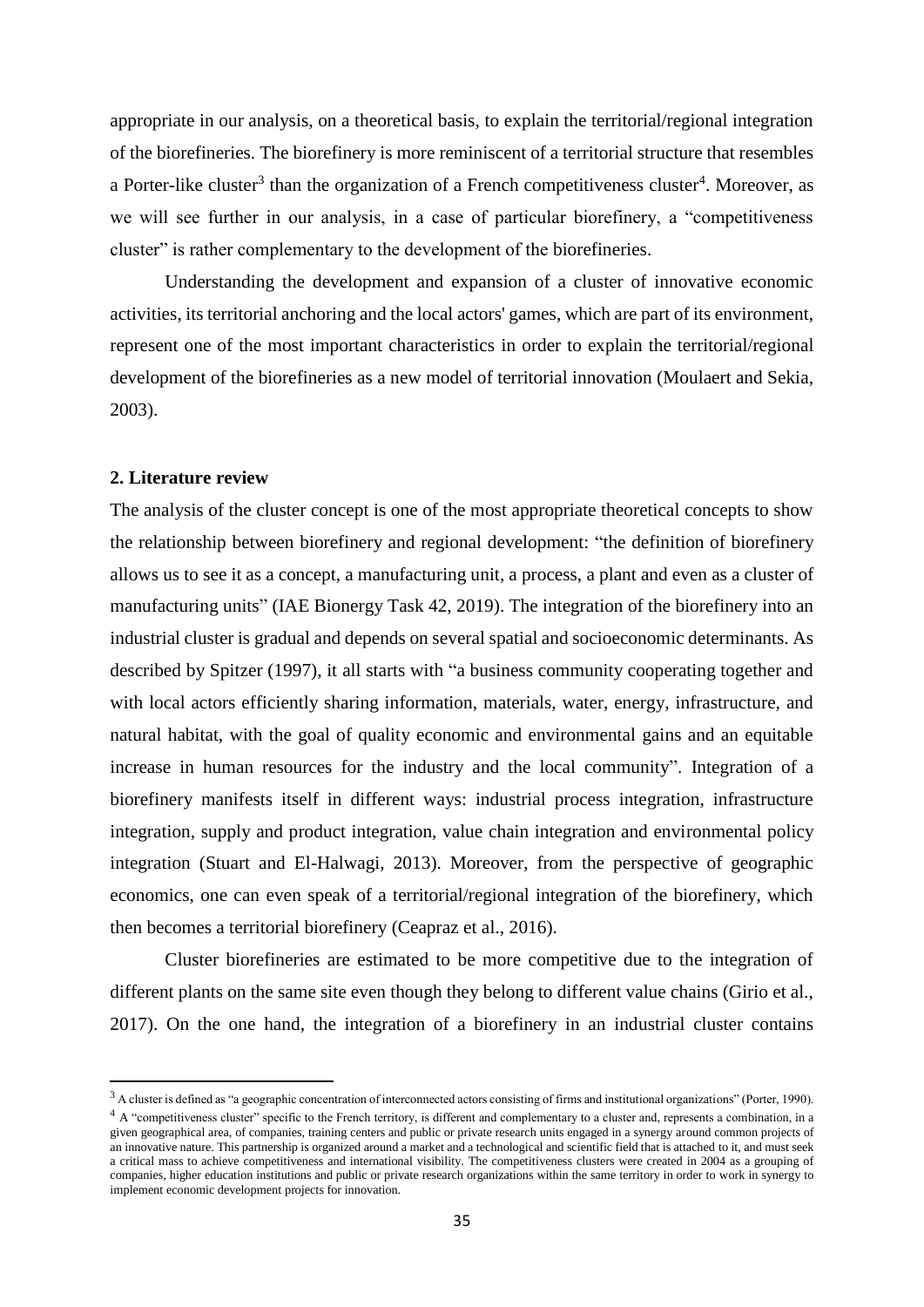advantages from an energy perspective (Hackl and Harvey, 2010). On the other hand, it is also beneficial from an economic point of view insofar as it contributes to the optimization of energy and material production processes through the joint application of different technological processes on various plant resources (Laurent et al., 2011). This transition of the biorefinery to a form of cluster also has the consequence of reconfiguring the "business model" since we are witnessing, initially, "a technology park or industrial park, then an industrial-type technology park dedicated to the biorefinery and finally a biorefinery-type cluster" (Vincze and Terras, 2016). According to Baas and Boons (2004), Boons and Berends (2001), there are several stages that show the scale of territorial governance of this kind of cluster (biorefinery type). The first stage is known as 'regional efficiency' and represents a 'bottom-up' approach that consists of coordination between different local actors to share risk and improve economic utility; the second stage called 'regional learning' seeks to establish a common base of knowledge exchange in general, and in sustainability (*in situ*) in particular, by mobilizing trust; the third stage that takes the form of a sustainable/sustainable industrial district, already provided with a good geographical and spatial basis, aims at common goals in sustainability.

On the basis of this work, an analysis through the prism of integrated biorefineries is proposed in *Table 1*. In this perspective, five main characteristics have been retained: (*i*) the territorial innovation model, (*ii*) the innovation dynamics and knowledge flows, (*iii*) the regional development, (*iv*) the relational dynamics between actors, and (*v*) the relationship with the environment.

| Characteristics of innovation                                                | Model                          |                               |  |
|------------------------------------------------------------------------------|--------------------------------|-------------------------------|--|
| in territorial innovation<br>models - cluster and<br>territorial biorefinery | Cluster                        | Biorefinery                   |  |
|                                                                              | Cluster: "a spatial            | Territorial biorefinery: a    |  |
|                                                                              | concentration of               | territorially integrated      |  |
|                                                                              | thematically linked firms      | biorefinery is often          |  |
|                                                                              | and other organizations        | compared to a cluster         |  |
|                                                                              | (universities, research)       | because of the integration of |  |
|                                                                              | laboratories, public support   | the different plants on the   |  |
|                                                                              | agencies, and others) that are | same site even though they    |  |
| Territorial innovation model                                                 | connected on the basis of      | belong to different value     |  |
|                                                                              | business-related               | chains. Thus, from the point  |  |
|                                                                              | commonalities,                 | of view of geographical       |  |
|                                                                              | complementarities and          | economy, we can even speak    |  |

Table 1. Comparison of innovation characteristics between two territorial innovation models (cluster and biorefinery)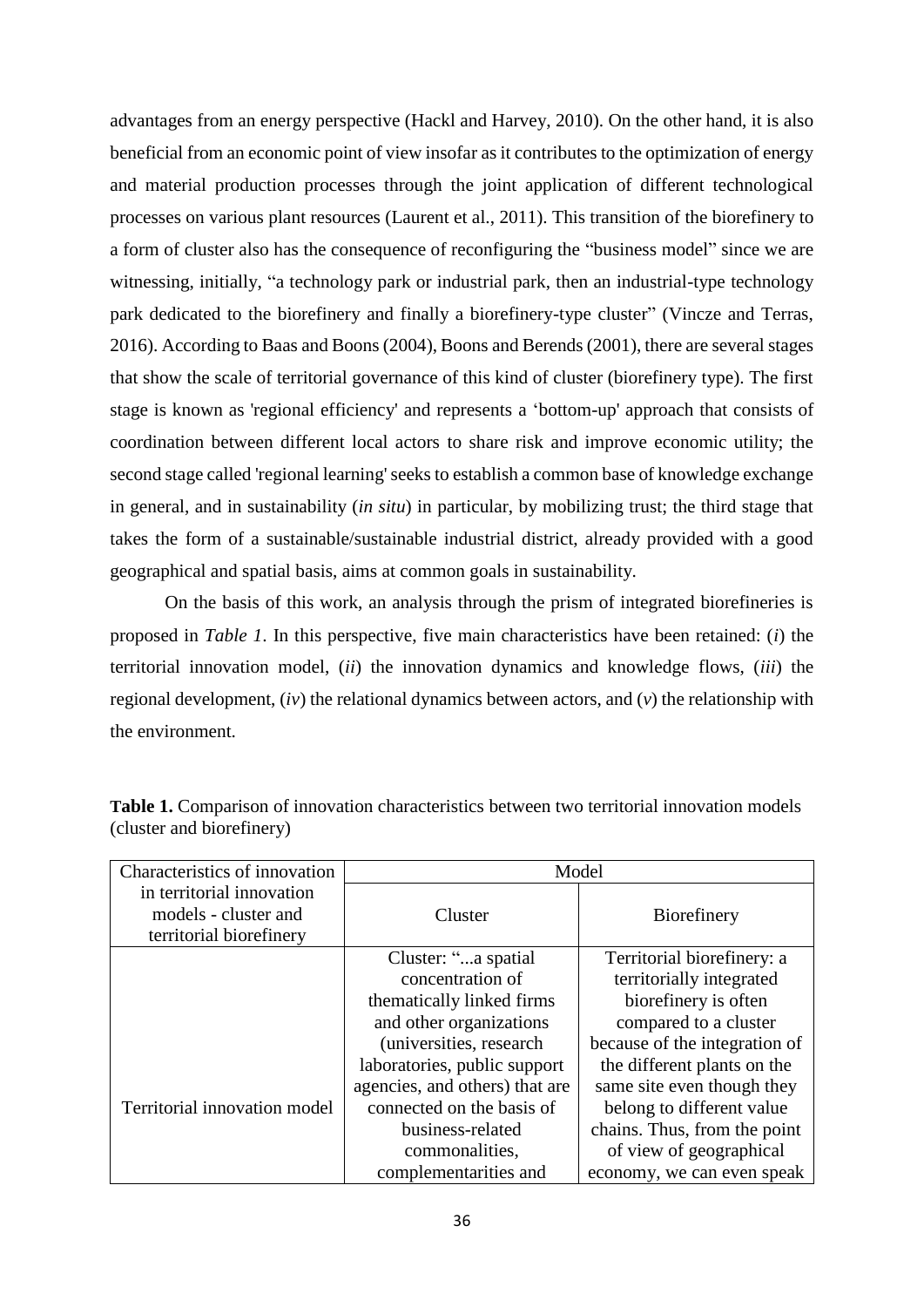|                                | derive economic benefits      | of a gradient of integration,   |
|--------------------------------|-------------------------------|---------------------------------|
|                                | from this" (Fromhold-         | that is from a territorial      |
|                                | Eisebit and Eisebit, 2004,    | integration to a regional       |
|                                | Martin and Sunley, 2003,      | integration of a biorefinery    |
|                                | Steiner, 1998)                |                                 |
|                                |                               | Knowledge, development,         |
|                                |                               | and dissemination of            |
|                                | Capacity of the actors to     | academic research on            |
|                                | implement innovation within   | dominant biorefinery            |
|                                | a system of shared values;    | technologies; low               |
|                                | sharing of values between     | entrepreneurial                 |
| Innovation dynamics and        | cluster members; trust and    | experimentation; influence      |
| knowledge                      | reciprocity                   | on research direction; low      |
|                                |                               | resource mobilization;          |
|                                |                               | successful market formation     |
|                                |                               |                                 |
|                                |                               | for biofuels; global            |
|                                |                               | legitimacy (Bauer et al.,       |
|                                |                               | 2017)                           |
|                                |                               | In the case of the biorefinery  |
|                                |                               | we talk about several stages    |
|                                | Territorial approach based    | of regional integration:        |
|                                | on spatial solidarity and     | (according to Baas and          |
|                                | flexibility of clusters; this | Boons, 2004, Boons and          |
| Regional development           | flexibility is an element of  | Berends, 2001): 'regional       |
|                                | this innovation               | efficiency', 'regional          |
|                                |                               | learning' and                   |
|                                |                               | 'sustainable/sustainable        |
|                                |                               | industrial district'            |
|                                | The network is a mode of      | Clustered companies tend to     |
|                                | social regulation and a       | be integrated into inter-firm   |
|                                | source of discipline. It      | relationships in the same or    |
|                                | allows for the coexistence of | related sectors in order to     |
|                                | cooperation and               | facilitate joint actions; 'top- |
|                                | competition; institutions are | down' approach in new           |
|                                | "agents" and allow for social | generation biorefineries;       |
|                                | regulation, fostering         | 'bottom-up' approach in         |
|                                | innovation and development;   | existing biorefineries or in    |
|                                | governance is either local    | the expansion of old ones;      |
|                                | (bottom-up) or regional (top- | geographical proximity,         |
| The relationship between       | down). There are several      | institutional proximity         |
| actors: territorial governance | types of proximity with       | (linked to the existence of a   |
| and the role of institutions,  | different levels of impact on | 'territorial project') and      |
| proximity, industrial          | the performance or            | organizational proximity        |
| symbiosis*                     | innovation of the cluster's   | (multiple and multi-level       |
|                                | companies on a regional       | interactions between local      |
|                                | scale.                        | actors in an eco-systemic       |
|                                | Unlike industrial ecology,    | logic of industrial and         |
|                                | cluster studies have not      | territorial ecology) (Ceapraz   |
|                                | examined the potential of     | et al., $2016$ ; in connection  |
|                                | industrial symbiosis or eco-  | with the concept of             |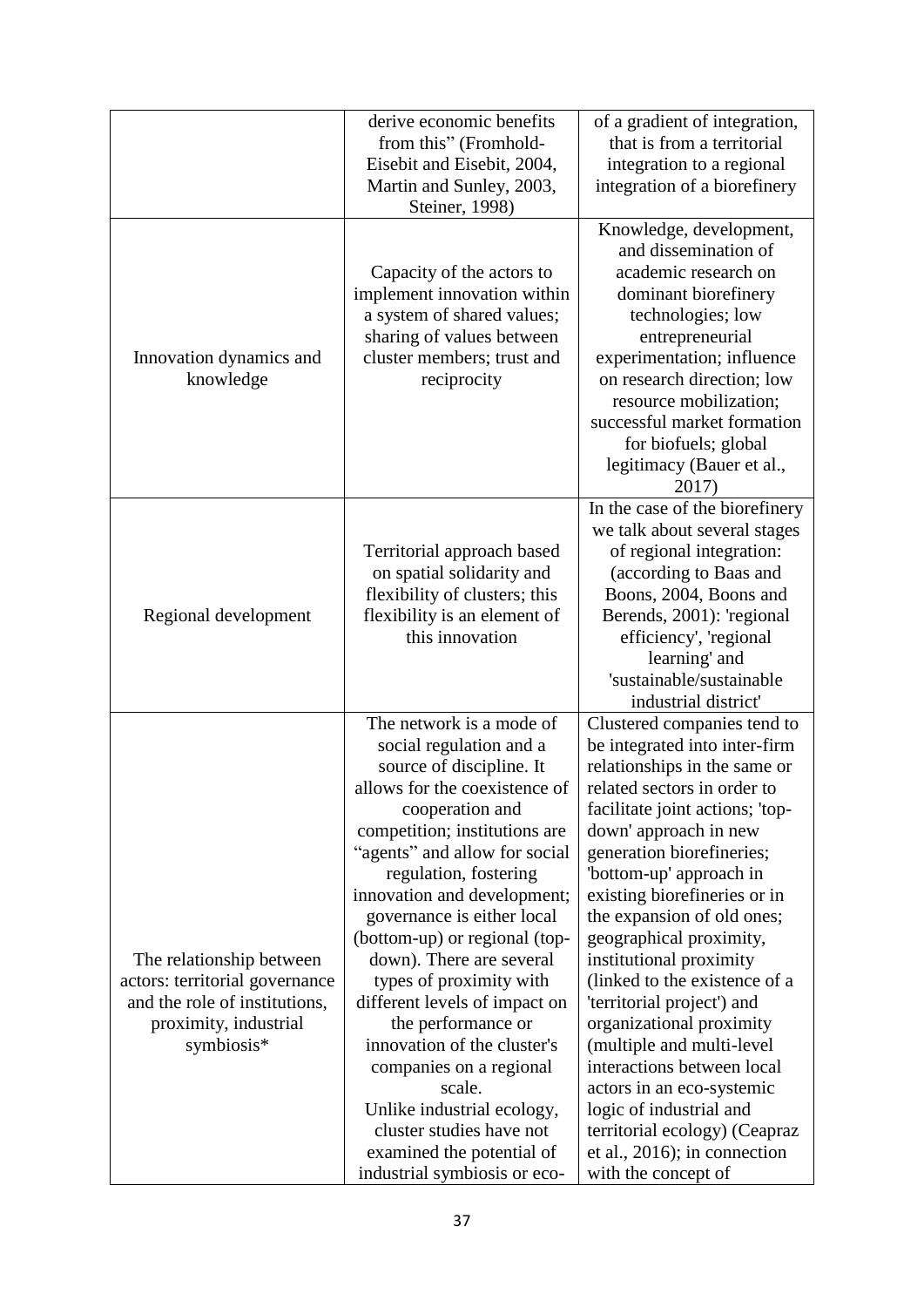|                           | industrial parks resulting  | industrial ecology, industrial |
|---------------------------|-----------------------------|--------------------------------|
|                           | from collective actions in  | symbiosis is an innovative     |
|                           | local agglomerations        | way to increase resource       |
|                           |                             | productivity and is one of     |
|                           |                             | the approaches to achieve a    |
|                           |                             | circular economy; among        |
|                           |                             | the actors who operate an      |
|                           |                             | integrated biorefinery we      |
|                           |                             | can note industrial actors,    |
|                           |                             | private research               |
|                           |                             | organizations, farmers'        |
|                           |                             | cooperatives                   |
|                           | Relationship with the       |                                |
|                           | environment imposes         |                                |
|                           | constraints and new ideas:  |                                |
|                           | being able to react to      | Relationships with the         |
|                           | changes in the environment  | environment indicate a very    |
| The relationship with the | and limited spatial view of | high stage of sustainability   |
| sustainability (the       | the environment; industrial | especially in connection       |
| environment)              | cluster literature tends to | with industrial symbiosis      |
|                           | capture a relatively early  | (Yoon, S., Nadvi, K., 2018)    |
|                           | stage of environmental      |                                |
|                           | upgrading especially in     |                                |
|                           | mature industrial clusters  |                                |
|                           | (Yoon, S., Nadvi, K., 2018) |                                |

**Source:** based on Moulaert and Sekia (2003), Teräs and Mikkola (2019), Yoon and Nadvi (2018) and work by the authors

\* "Industrial symbiosis is the association between industrial facilities or companies in which the waste or by-products of one industrial facility become raw materials for another. Industrial symbiosis can be described as a collaboration between several different entities, often geographically close, i.e. companies and factories co-located in clusters or industrial parks exchanging resources (materials, energy, water, by-products) that can be used as substitutes for products or raw materials, which would otherwise be imported from elsewhere or treated as waste. Industrial symbiosis can also involve the joint provision of utilities and services between network actors" (Teräs and Mikkola, 2019).

## **3. Method**

A literature review is proposed to highlight the link between the development of the biorefinery and the territory, by comparing the theoretical framework of clusters with the real development of biorefineries. Thus the corpus of regional economics on clusters is useful in explaining the progressive path of territorial integration of the biorefinery from a grouping of local companies to a cluster of economic activities. A deductive approach of research associated with a scientific investigation of the territorial innovation models is crucial for our analysis as long as the development of the biorefinery is based on locally anchored resources and actors. Certain innovation characteristics are described as relevant in showing, within a regional framework, the progressive territorial/regional integration of several biorefineries.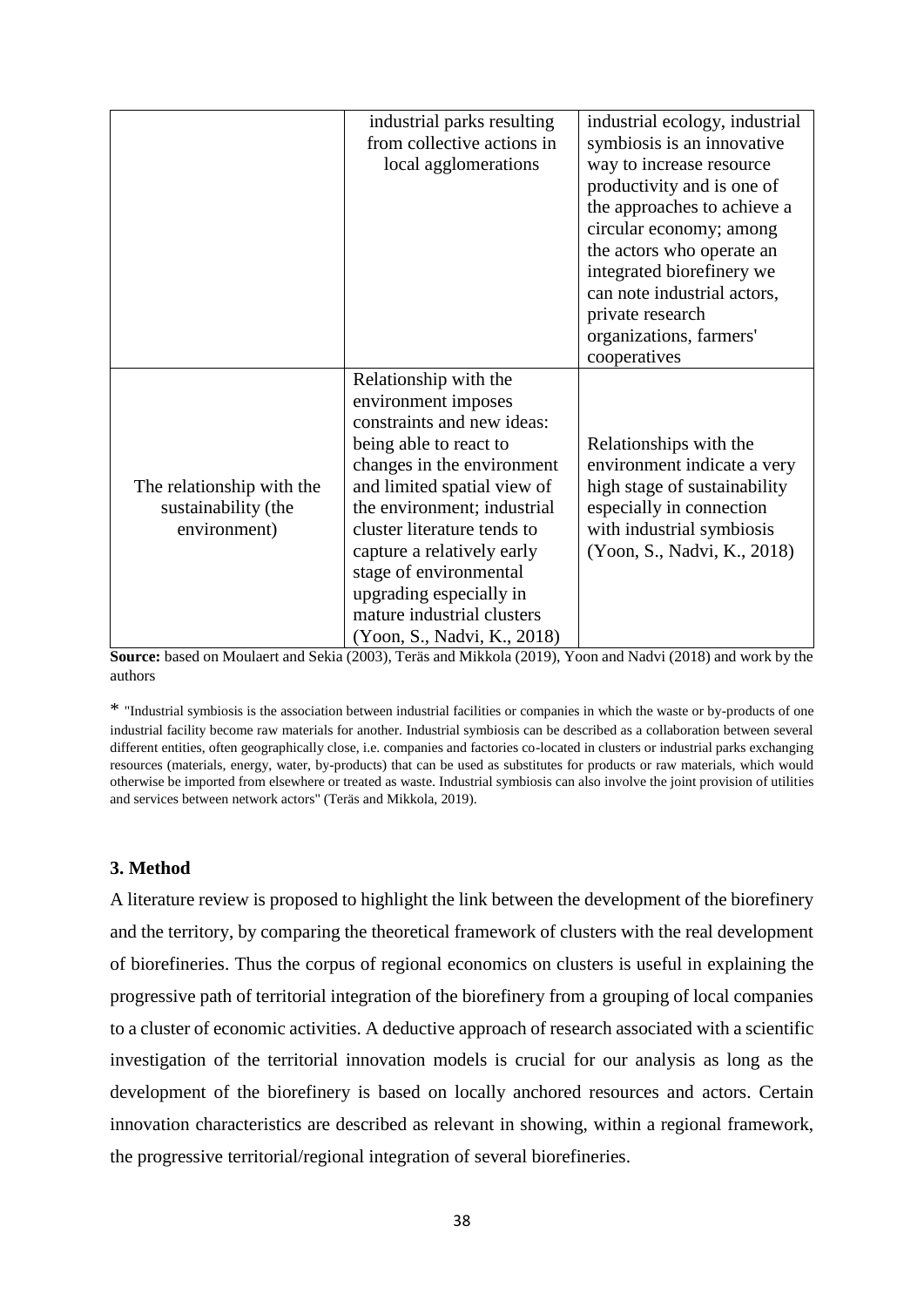In a first approach, the comparison of the characteristics of innovation proposed by Moulaert and Sekia (2003), which consists in explaining why such a localized departure of actors in the cluster finally leads us to a new spatial structure of the territorialized biorefinery type, seems to us to converge towards the territorial/regional configuration of biorefineries.

In a second approach, we will highlight the different levels of territorial/regional integration of French biorefineries by comparing the case of Pomacle-Bazancourt to other two cases of biorefineries evolving within different territories. Indeed, biorefineries integrate differently in their host territory and their mobilization of territorial capital takes place in a singular way (Rakotovao et al., 2018). Several steps of this territorial integration within a region are described by Rakotovao et al. (2018). Moreover, this territorial integration or anchoring can also be referred as "a set of reciprocal links that unite an economic activity (actor, company, sector, etc.) with a territory" (Frayssignies, 2005) or even as "the contextualization of economic and organizational activities at the heart of social arrangements and processes" (Boons and Howard-Greenville, 2009).

Different methodologies can be considered when we refer to the territorial/regional integration of the biorefineries.

First, a spatial scale of integration is not punctual but progressive ((Rakotovao et al., 2018). From the first generation of biorefineries to the last generation there are constant differences in scale and territorial anchoring. Therefore, the territorial environment of the biorefinery will evolve through its internal and external environment (Rakotovao et al., 2018).

Secondly, different criteria or determinants issued from the literature on territorial innovation models are used in order to unveil the differences between Pomacle-Banzancourt and other "less integrated" biorefineries. By "less integrated" we mean that the five characteristics describe before will partially be fulfilled by these biorefineries. Thus, the case of Pomacle-Bazancourt biorefinery is used as a benchmark of an "ideal territorial/regional integration" is order to show the differences with other territorial biorefineries.

#### **3.1. The cluster and the biorefinery: two interrelated territorial models**

The literature framework showed us several differences between the concept of cluster and the development of the biorefinery. A description of comparisons between the innovation characteristics of these two models is developed here.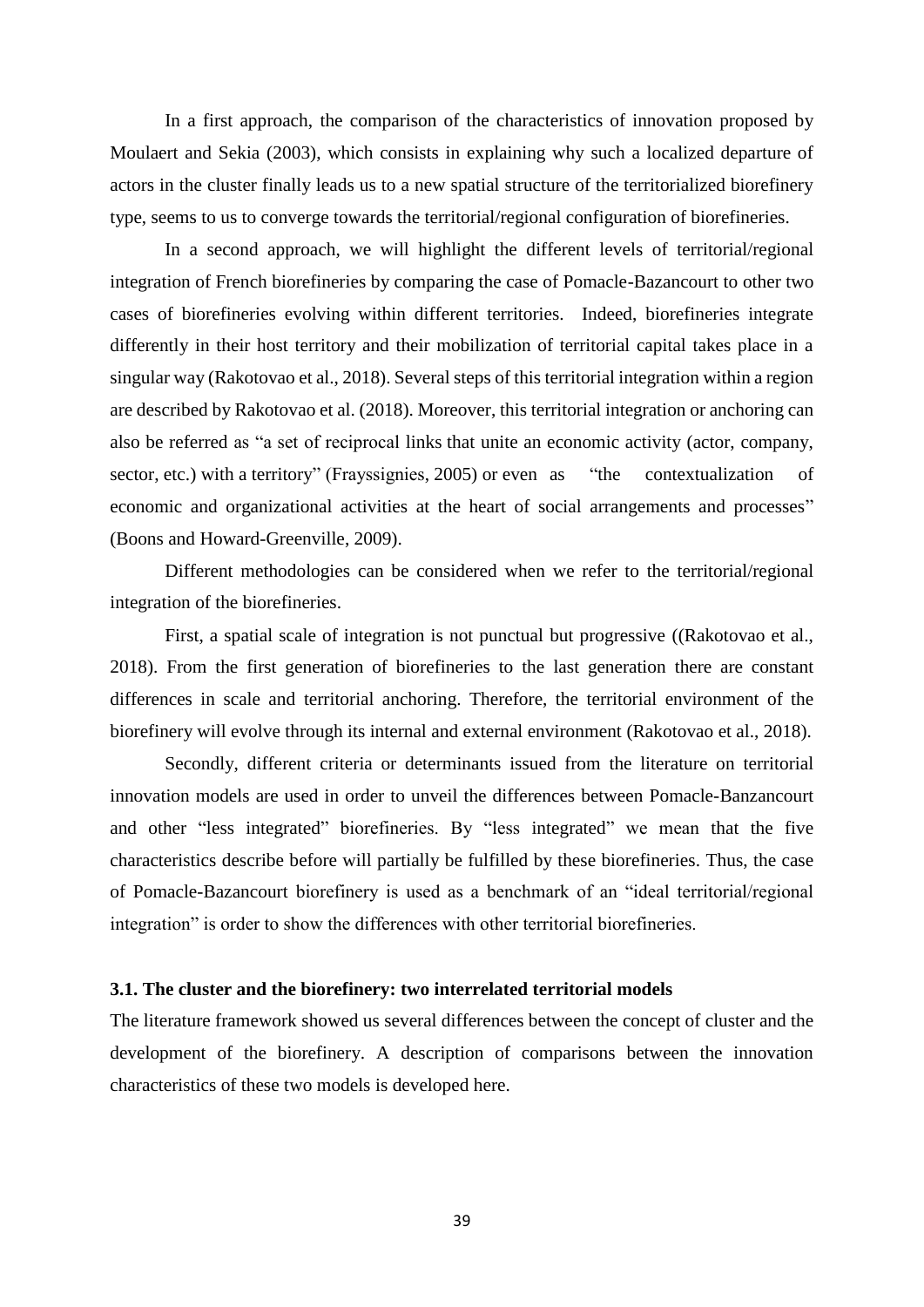#### 3.1.1. The territorial innovation models

The biorefinery aligns with a particular category of clusters with similar or different characteristics from a classical cluster. As described in this analysis by the territorial innovation model approach, the biorefinery can undergo different spatial scales of development from a particular territory to a more regional scope.

Several types of clusters coexist (VertigoLab, 2019): on the one hand, horizontal integration clusters characterized by the concentration of companies grouped together in the same sector of activity and vertical integration clusters referring to the geographic concentration of companies that are part of the value chain of a product (with privileged links between customers and suppliers). In the case of the biorefinery that follows a territorial development oriented rather cluster, we speak then of a territorial biorefinery. This is a territorially integrated biorefinery, whose organization resembles a cluster due to the integration of different companies/plants on the same site, even though they belong to different value chains.

#### 3.1.2. Innovation dynamics and knowledge flow

While in the case of the cluster, one speaks of several characteristics like a reciprocal sharing, a mutual exchange of values, and a climate of trust and reciprocity, in the case of the biorefinery, one evokes features like a flow of knowledge, a development or a diffusion of academic research on the dominant biorefinery technologies. On the other hand, entrepreneurial experimentation is rather rare due to high costs and grandfathering. The orientation on research direction indicates national policies that have focused on biofuels, and thus have put biorefineries in the direction of fuel production technologies. In addition, resource mobilization remains difficult given the lack of capacity and strategies for feedstock mobilization. While market formation is successful especially for biofuels due to quotas, other products are still struggling to establish a niche market. Finally, the legitimacy of integrated biorefineries is global (Bauer et al., 2017).

#### 3.1.3. Regional development

In the case of the cluster, we speak of a territorial approach based on spatial solidarity and flexibility, flexibility being an element of territorial innovation. According to Baas and Boons (2004), Boons and Berends (2001), in the case of the biorefinery we outline several stages of regional integration as follows: the 'regional efficiency', the 'regional learning' and the 'sustainable industrial district'.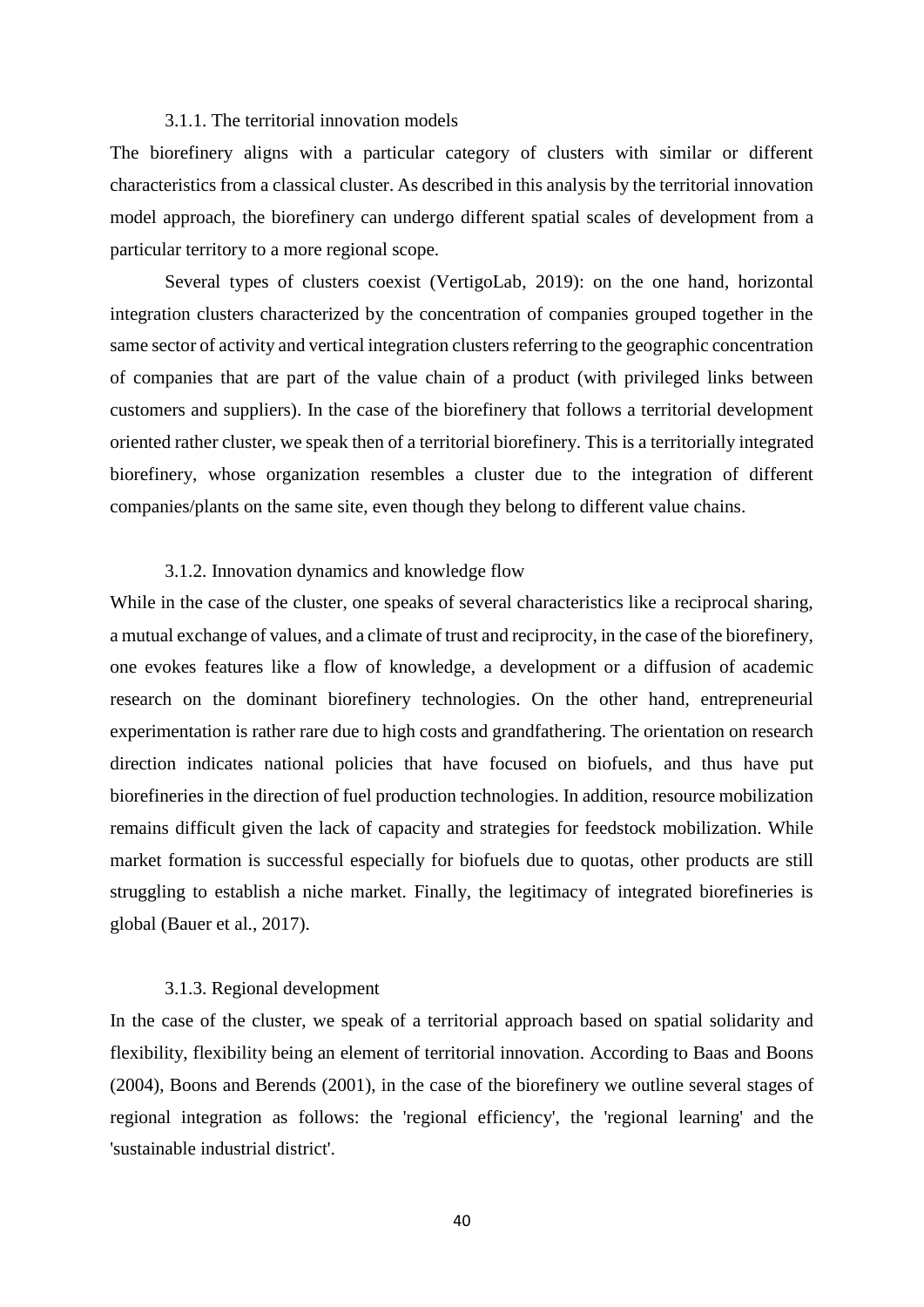#### 3.1.4. Relational dynamics between actors

This fourth characteristic encompasses territorial governance and the role of institutions, proximity and industrial symbiosis. In the case of the cluster, the network is a mode of social regulation and a source of discipline with a coexistence of cooperation and competition.

Governance in the cluster can be 'top-down' or 'bottom-up'. In the first case, institutions have an important role as 'agents' and enable social regulation, promoting innovation and development. In addition, 'top-down' approaches have the role of implementing cluster policies at the regional level. The second type of approach, 'bottom-up', is considered to be the prerogative of local industrialists who, through their local collective action, are at the origin of the emergence of the cluster (and thus avoiding as much as possible the spheres of political influence) (Fromhold-Eisebith et al., 2004).

Unlike industrial ecology, cluster studies have not examined the potential of industrial symbiosis or eco-industrial parks resulting from collective actions in local agglomerations. In the case of biorefineries, clustered firms tend to be integrated into inter-firm relationships in the same or related sectors to facilitate joint actions. Regarding the governance, both 'bottom-up' and 'top-down' concepts can be applied to biorefineries, whether in the case of a new site or an old pre-existing industrial site (FMFACP, 2012). However, the 'bottom-up' approach is usually implemented in existing or expanding biorefineries. The 'top-down' approach, on the other hand, is more related to "newly designed, highly integrated systems designed to utilize various biomass fractions" (FMFACP, 2012). Some attributes of the spatial/geographic scale of biorefinery development should be mentioned here: regional heritage in industrial and agricultural know-how, links to the local community and local actors, and global position as a major player in global value chains (Kristensen et al., 2019). There are several types of proximities with different levels of impact on the performance or innovation of cluster firms on a regional scale. Thus, in terms of proximity, the territorial biorefinery is illustrated by the geographical proximity, the institutional proximity (linked to the existence of a 'territorial project') and the organizational proximity (multiple and multi-level interactions between local actors in an eco-systemic logic of industrial and territorial ecology" (Ceapraz et al., 2016). In connection with the concept of industrial ecology, industrial symbiosis is an innovative way to increase resource productivity and is one of the approaches to achieve a circular economy and green growth in order to secure supplies and the necessary diversification of resources. Moreover, mutual trust and shared ideologies between actors are among the key determinants of a symbiotic model. Thus, among the actors that make an integrated biorefinery work and be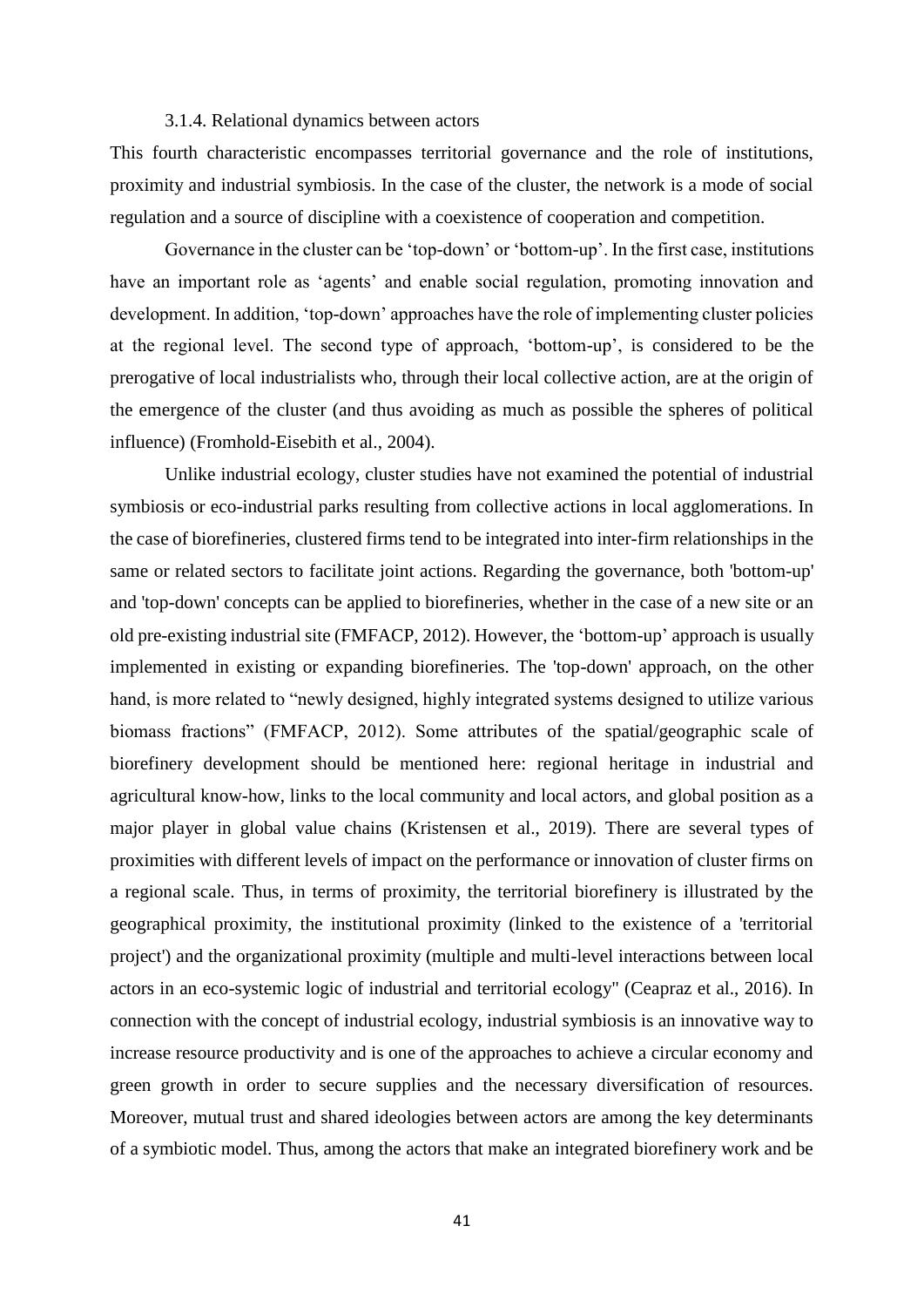sustainable, we can note the industrial actors, the private research organizations and the farmers' cooperatives.

#### 3.1.5. Relationship with the sustainable environment

In the case of the cluster, the relationship with the environment imposes constraints and new ideas, i.e. being able to react to changes in the environment. On the other hand, we encounter a limited spatial view of the environment and the literature on industrial clusters tends to capture a relatively early stage of environmental upgrading, especially in mature industrial clusters (Yoon, S., Nadvi, K., 2018). For the biorefinery we talk about relationships with the environment that indicate a very high stage of sustainability especially in the relation to the industrial symbiosis (Yoon, S., Nadvi, K., 2018).

#### **4. Results**

Our analysis of the territorial integration of biorefineries is depicted using the theoretical framework of territorial innovation models issued from the works of Moulaert and Sekia (2003). We have tried to trace the development path of a biorefinery in relation to its territory, using these models of territorial innovation.

First, a comparison of the characteristics of territorial innovation (from the works of Moulaert and Sekia, 2003) between the concept of cluster and the biorefinery showed us similarities of territorial development that suggest that the biorefinery can be framed in the category of models of territorial innovation with very particular attributes.

According to the first criterion, i.e. the conceptual similarity between the cluster and the biorefinery, gave the biorefineries the advantage to weave coordination relationships with various stakeholders of the territory (agricultural cooperatives, farmers, institutional actors, universities, training centers, complementary industries, research units, etc.) that are more or less integrated on the same geographical site, and even belong to different value chains. Moreover, a biorefinery can take different forms of integration, that is a gradual integration that depends on various factors. In this way, a cluster is limited and its development is punctual.

According to the second criterion, the dynamics of innovation concern the diffusion of innovation, especially on the dominant technologies of biorefineries in the field of biofuels. Their mono-product legitimacy (biofuels) is global, but there are still other products or coproducts that can be developed in the future. Low entrepreneurial experimentation and mobilization of resources is still lagging and depends again on the spatial scale of the biorefinery.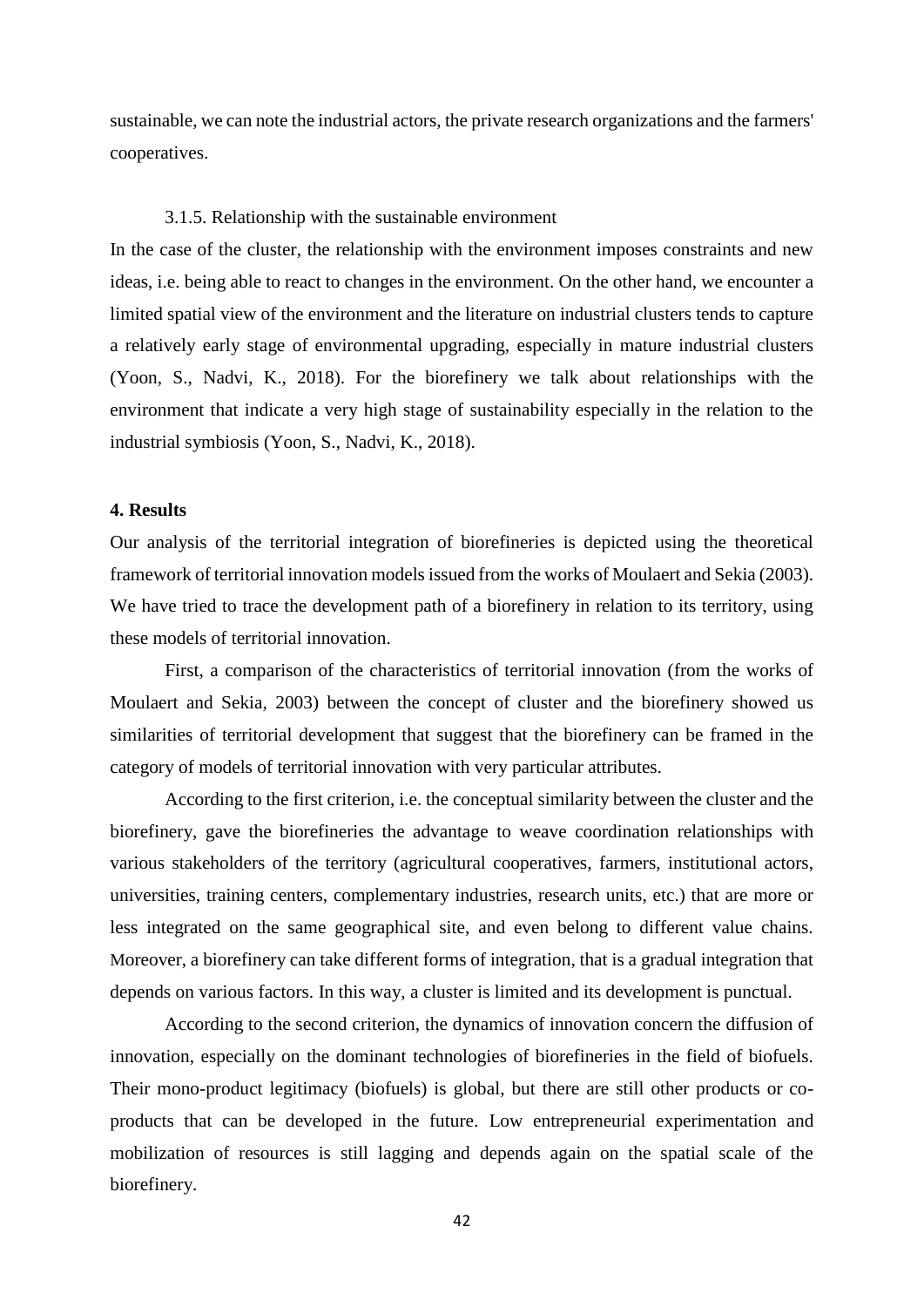The territorial/regional development of the biorefinery that reflects its level of integration depends on several factors and we can cite the diversity of social, economic, technological and also political resources. Different scales of regional integration such as 'the regional efficiency', 'the regional learning' and 'the sustainable industrial district' have been already experimented by our case studies.

One of the most important characteristics, the collective dynamics of biorefinery actors is characterized by several key competing determinants. In this direction of the collective dynamics of actors, several major axes have been identified (Rocher, 2006): *a)* 'top-down' or 'bottom-up' action or coordination instruments: on which modes of action (regulatory, economic, social, legal, etc.) are the decisions taken based? The answer here is either a 'topdown' governance typical for new biorefineries, or a 'bottom-up' governance more suitable for biorefineries already in place; *b)* the actors: which actors are visible from the point of view of changing behavior and positions with regard to the management of biorefineries and what are their collective dynamics? The answer here is a diversity of actors like industrial actors, private research organizations, farmers' cooperatives. Certain biorefineries are prone to the industrial symbiosis, which involves relationships of trust and mutual exchange between actors in order to pursue productivity increase and resource diversification in a circular economy framework. *c)* the territory and the proximity: which territory should be considered for the proper management of biorefineries? The answer here is a diversification of proximities, either geographical proximity, institutional or even organizational proximity.

And last but not the least, their link with the environment implies a very high scale of sustainability.

#### **5. Case studies**

#### **5.1. The 'ideal' territorially integrated biorefinery: the case of Bazancourt-Pomacle**

French agro-industrial research, mainly based at the Bazancourt-Pomacle biorefinery, is intended to generate economic development from the territory's agricultural resources, favorable to the environment, in connection with the world-class competitiveness cluster "Industries & Agro-Resources" (IAR) supported by the Grand Est and Hauts-de-France regions.

The Pomacle-Bazancourt site is an example of an integrated biorefinery and is considered one of the most successful biorefineries in terms of territorial transition, which is based on the process of industrial symbiosis as the result of a 'technological roadmap' (Debref, 2012). According to Dubois and Kristensen (2019), an important feature of the Pomacle Bazancourt biorefinery model is represented by the strong functional links between agricultural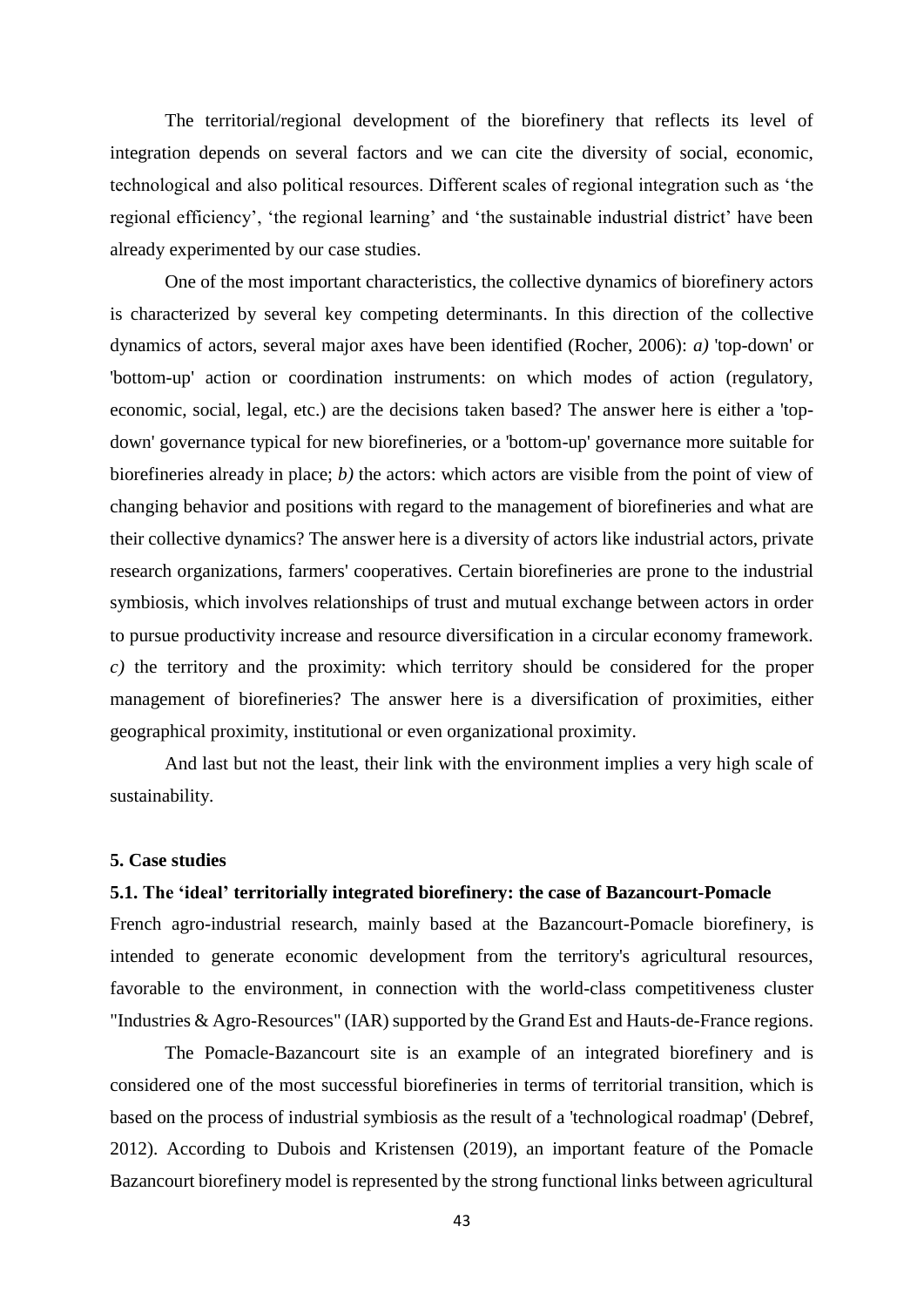development, technical and organizational innovations and industrial applications. The rural proximity and the positioning as a cluster allow to merge two essential determinants of partnerships and links between industrial and rural actors: the supply of biomass and the development of the biorefinery towards the size of a cluster (or the territorial integration of the biorefinery in a cluster or economic activity park).

Its particularity compared to other biorefinery models, is the integration of an open innovation ecosystem, supported by regional agricultural cooperatives with the progressive association of processing plants. The territorial anchoring through the establishment and expansion of the site has benefited from investments from agricultural cooperatives and the support of local actors. These institutional and functional links at the territorial level allow the biorefinery to ensure a constant local supply of biomass, to enable the development of a diversified innovation system as well as the voluntary involvement of regional political actors (Kristensen et al., 2019).

Another feature that concerns the interplay of local actors is represented by the concept of industrial symbiosis. Industrial symbiosis refers to synergies that take place between actors located at the biorefinery site (Schieb et al., 2016). Chertow (2000) defined industrial symbiosis as "the involvement of several different industries in a collective approach that includes the exchange of materials, energy, water, and by-products to increase competitive advantage".

In a second step, the innovation platform BRI ("Bioraffinerie Recherches & Innovations") was commissioned as part of this agro-industrial cluster and is considered "the first open innovation platform validated by the State as part of the competitiveness cluster policy in 2009" (MAA, 2016).

## **5.2. Comparison between several biorefineries: Pomacle-Bazancourt, Tereos Marckolsheim and Roquette Lestrem**

To highlight the different levels of integration of biorefineries with their production territory, we will refer to other two French cases, the Tereos Marckolsheim biorefinery and the Roquette Lestrem biorefinery in comparison with the Pomacle-Bazancourt biorefinery. This comparaison shows us to what extent there is still progress to be made concerning the territorial anchorage of these biorefineries and their more or less regional integration (*see Table 2*).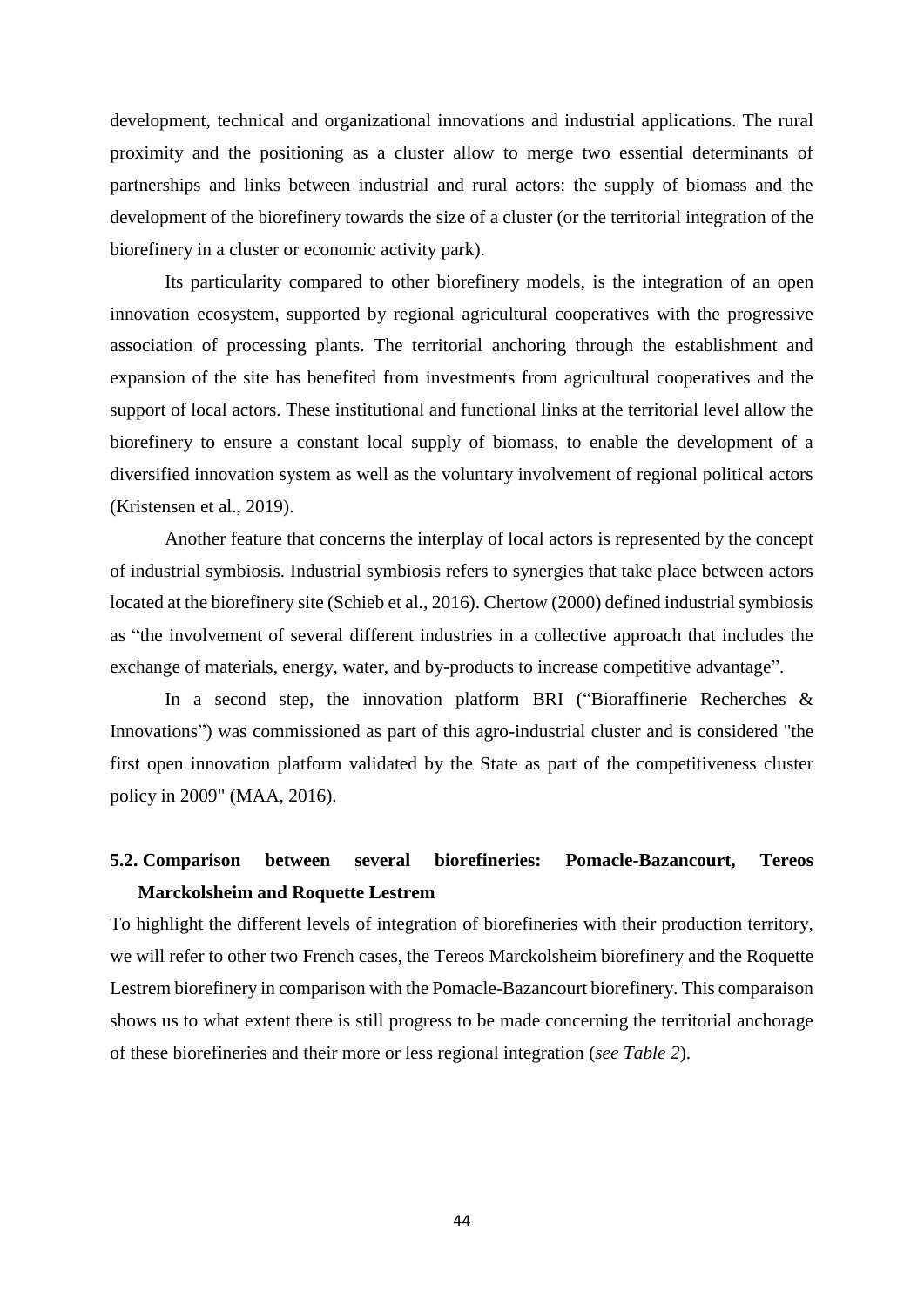| <b>Integration</b>                           | <b>Pomacle-Bazancourt</b>                                                                                                                                                                                                                                                                                                                                         | <b>Tereos Marckolsheim</b>                                                                                                                                                                                                     | <b>Roquette Lestrem</b>                                                                                                                                     |
|----------------------------------------------|-------------------------------------------------------------------------------------------------------------------------------------------------------------------------------------------------------------------------------------------------------------------------------------------------------------------------------------------------------------------|--------------------------------------------------------------------------------------------------------------------------------------------------------------------------------------------------------------------------------|-------------------------------------------------------------------------------------------------------------------------------------------------------------|
|                                              |                                                                                                                                                                                                                                                                                                                                                                   |                                                                                                                                                                                                                                |                                                                                                                                                             |
| factor<br>Territorial<br>innovation<br>model | Highly integrated<br>$\bullet$<br>biorefinery:<br>feedstock<br>integration,<br>technology<br>integration,<br>product<br>integration<br>(Moncada et al,<br>2014)<br>8 biomass<br>valorization<br>plants:<br>Cristal Union<br>(sugar,<br>alcohol)<br>Chamtor<br>(wheat-based<br>ingredients)<br>Cristanol<br>(bioethanol)<br>Vivescia<br>(cereal-based<br>products) | Medium integrated<br>$\bullet$<br>biorefinery: product<br>integration<br>2 biomass<br>valorization plants :<br>Tereos (cereal-<br>$\overline{a}$<br>based products)<br>Jungbunzlauer<br>(bio-based<br>chemical<br>ingredients) | Non-integrated<br>$\bullet$<br>biorefinery (single<br>site)                                                                                                 |
|                                              | Air liquide<br>(CO2)<br>collection)<br>Soliance<br>(molecules for<br>cosmetic<br>purposes)<br>Whetoleo<br>(detergents)<br>Biodemo (2G                                                                                                                                                                                                                             |                                                                                                                                                                                                                                |                                                                                                                                                             |
|                                              | pilot)<br>Futurol (2G<br>pilot)                                                                                                                                                                                                                                                                                                                                   |                                                                                                                                                                                                                                |                                                                                                                                                             |
|                                              | Creation of a<br>shared research<br>center between<br>beet and cereal<br>growers (Agro-<br>industry Research<br>and Development<br>or ARD)                                                                                                                                                                                                                        | Membership in the<br>$\bullet$<br>bi-regional<br>competitiveness<br>cluster "Industries<br>and Agro-<br>resources", known<br>as IAR, whose<br>purpose is to                                                                    | Membership in the<br>$\bullet$<br>bi-regional<br>competitiveness<br>cluster "Industries<br>and Agro-<br>resources", known<br>as IAR, whose<br>purpose is to |

**Table 2.** Levels of integration of territorial biorefineries seen through the prism of three French cases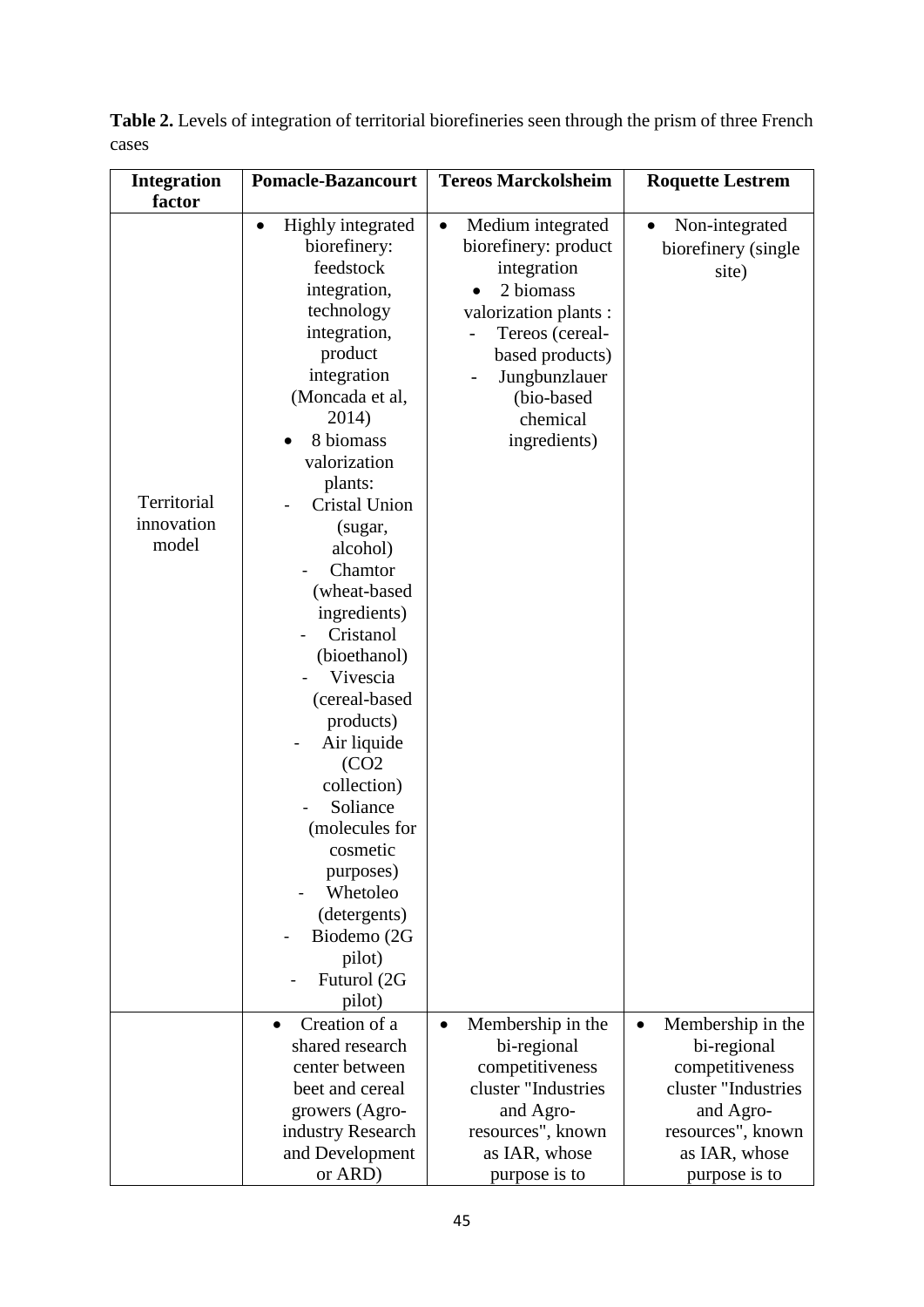|              | Development in                 | support<br>manufacturers in the                | support<br>manufacturers in |
|--------------|--------------------------------|------------------------------------------------|-----------------------------|
|              | situ of                        |                                                |                             |
|              | fundamental                    | bio-economy sector                             | the bio-economy             |
|              | research activities            |                                                | sector.                     |
|              | (European Center               |                                                | Membership of               |
|              | for Biotechnology              |                                                | the regional                |
|              | and Bioeconomy                 |                                                | cluster "Nutrition,         |
|              | or CEBB)                       |                                                | Health and                  |
|              | Creation of a                  |                                                | Longevity".                 |
|              | partnership                    |                                                | Founding member             |
| Innovation   | innovation                     |                                                | of the Regional             |
| dynamics and | platform whose                 |                                                | Institute of Agro-          |
| knowledge    | objective is to                |                                                | sourced materials           |
|              | support the spin-              |                                                | in the Hauts-de-            |
|              | off of the                     |                                                | France or IFMAS             |
|              | biorefinery                    |                                                |                             |
|              | concept                        |                                                |                             |
|              | (Bioraffineries                |                                                |                             |
|              | Recherche et                   |                                                |                             |
|              | Innovation or                  |                                                |                             |
|              |                                |                                                |                             |
|              | BRI)                           |                                                |                             |
|              | Membership in                  |                                                |                             |
|              | the bi-regional                |                                                |                             |
|              | competitiveness                |                                                |                             |
|              | cluster "Industries            |                                                |                             |
|              | and Agro-                      |                                                |                             |
|              | resources", known              |                                                |                             |
|              | as IAR, whose                  |                                                |                             |
|              | purpose is to                  |                                                |                             |
|              | support                        |                                                |                             |
|              | manufacturers in               |                                                |                             |
|              | the bio-economy                |                                                |                             |
|              | sector                         |                                                |                             |
| Regional     | Multiple geographic            | Multiple geographic                            | Individual geographic       |
| development  | scales                         | scales                                         | scale                       |
|              | 'Top-down'                     | 'Bottom-up'                                    | 'Bottom-up'<br>$\bullet$    |
|              | approach: support              | approach: the                                  | approach: the               |
|              | for innovation by              | intervention of local                          | intervention of             |
|              | local and                      | and territorial                                | local and                   |
|              | territorial                    | authorities is done                            | territorial                 |
|              | authorities                    | independently of                               | authorities is done         |
|              | (Thénot and Katir,             |                                                | independently of            |
|              |                                | innovation strategies<br>within biorefineries. |                             |
|              | 2017)                          |                                                | innovation                  |
|              | Strong geographic<br>$\bullet$ | Indeed, these are not                          | strategies within           |
|              | and organizational             | considered as                                  | biorefineries               |
|              | proximity                      | innovation                                     | Indeed, these are           |
| The          | between                        | platforms but as a                             | not considered as           |
| relationship | biorefinery plants             | classic economic                               | innovation                  |
| between      | and with                       | activity                                       | platforms but as a          |
| actors:      |                                |                                                |                             |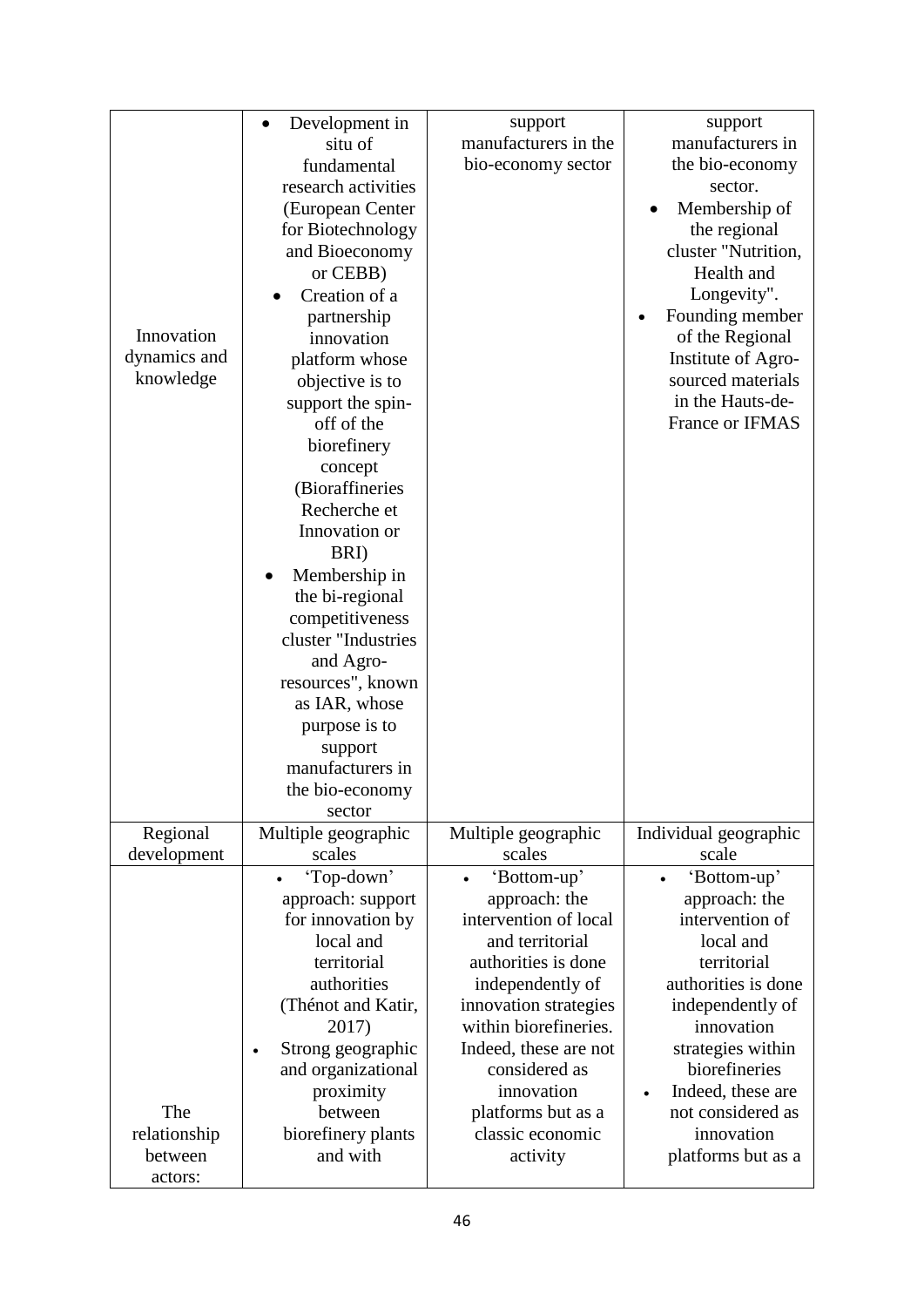| territorial     | innovation                  | Geographical and        | classic economic    |
|-----------------|-----------------------------|-------------------------|---------------------|
| governance      | platforms                   | organizational          | activity            |
| and the role of | Development of<br>$\bullet$ | proximity limited to    | Undeveloped         |
| institutions,   | synergies between           | certain actors in the   | geographical        |
| proximity,      | production plants,          | value chain:            | proximity with the  |
| industrial      | favoring                    | implementation of a     | actors of the       |
| symbiosis       | exchanges of                | supply system           | territory           |
|                 | flows and                   | favoring local          | Weak institutional  |
|                 | materials in an             | agricultural            | and organizational  |
|                 | industrial and              | suppliers,              | proximity with the  |
|                 | territorial ecology         | partnership with an     | territorial actors. |
|                 | dynamic                     | industrial client for   | No industrial       |
|                 |                             | the supply of           | symbiosis           |
|                 |                             | intermediate            |                     |
|                 |                             | products                |                     |
|                 |                             | Institutional           |                     |
|                 |                             | proximity in            |                     |
|                 |                             | development:            |                     |
|                 |                             | territorial project for |                     |
|                 |                             | supplying municipal     |                     |
|                 |                             | canteens                |                     |
|                 |                             | No industrial           |                     |
|                 |                             | symbiosis               |                     |

**Source:** based on authors' work

#### **5. Conclusions**

Several conclusions can be formulated since the territorial/regional integration of biorefineries firstly address some stylized facts about the relation between the concept of cluster and the development of the biorefineries. The framework of territorial innovation models serves as a basis us to analyze the degree and diversity of territorial resources that allow the biorefineries to integrate more or less at territorial or regional level. The territorial/regional integration of the biorefineries is depending largely on the type of territorial resources in place. As already mentioned in our analysis the concept of territorially integrated biorefinery was used here in order to express the integration of a biorefinery to a particular geographic space while the concept of regional integration of a biorefinery is used mostly to show a broader territory of development or within a network of already-in-place biorefineries. Thus, different scales of integration have been formulated and several case studies of Pomacle-Bazancourt, Tereos Marckolsheim and Roquette Lestrem biorafineries confirm this assertion.

The Pomacle-Bazancourt biorefinery is a territorialized or territorially integrated biorefinery and is considered a new model of territorial innovation both in terms of its characteristics as a cluster of economic activities and its territorial governance, which resembles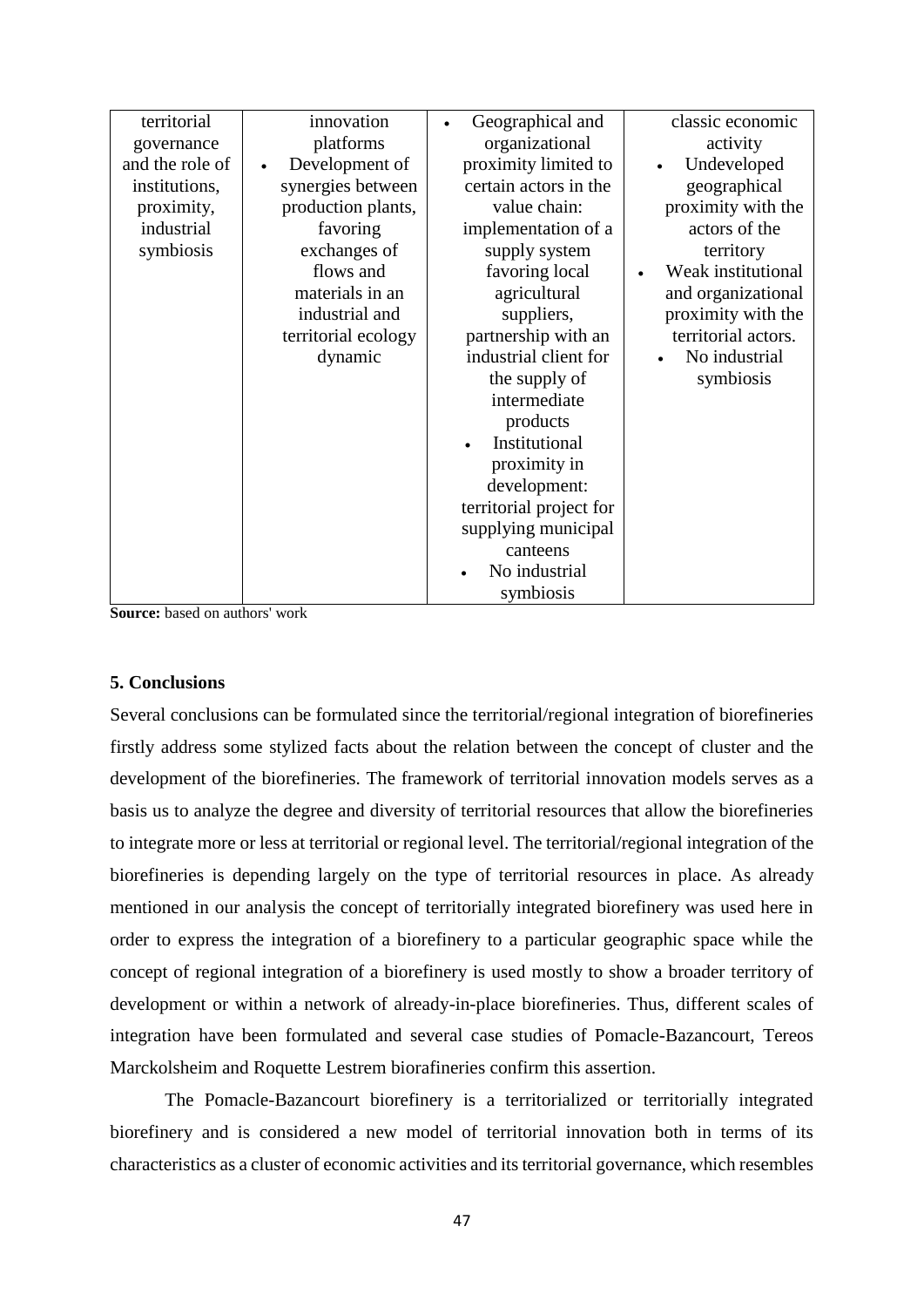that of a cluster, but with different determinants. The Tereos Marckolsheim biorefinery has a lower level of integration by forging links with local actors, but these are limited to the level of actors in the value chain. Finally, the Roquette Lestrem biorefinery is a non-integrated biorefinery and the links with local actors are not very well developed. In fact, the major determinant here is spatial. Geographic proximity is referred to as a key factor for collaborations and synergistic opportunities that define industrial symbiosis (Chertow, 2000). According to Torre (2018), the proximities approach has rarely made the connection to the field of territorial development. Yet there are similarities between the two approaches concerning local production, spatial relations and also the integration of social and institutional issues (Torre, 2018, Colletis and Pecqueur, 1993). As it will be specified later in our work, the introduction of the proximities approach in our analysis of biorefinery will finally lead us to conclude that the different types of proximities represent a key element of the regional integration of biorefineries and implicitly of their territorial development.

The definition of industrial symbiosis described by Chertow (2004) allows us to mention that, compared to petrochemical refineries, the development of biorefineries is exclusively regional, especially from the point of view of sustainability. Upstream and downstream synergies, as in the case of biomass flows (upstream) and shared knowledge platforms (downstream), contribute to the competitiveness of the cluster. First of all, there is a need for geographical proximity and integration of the local biomass share. In this sense, the biorefinery will follow the path of regional development by commissioning several types of local supply.

Further analysis should focus on how the territorial/regional biorefineries can improve their governance and its mechanisms by involving private and public stakeholders in the territorial acceptance of the biorefineries. This issue could be a major concern in the upstream (biomass) and downstream (bio-products) value chain, especially for the political, economic and social issues at stake. All these different facets should require the implementation of new frameworks of territorial organization through the principle of proximity and cooperation. This work will provide further reflection on the elements favoring new territorial governance structures of the actors and their spatial coordination (local authorities, private actors, farmers, civil society).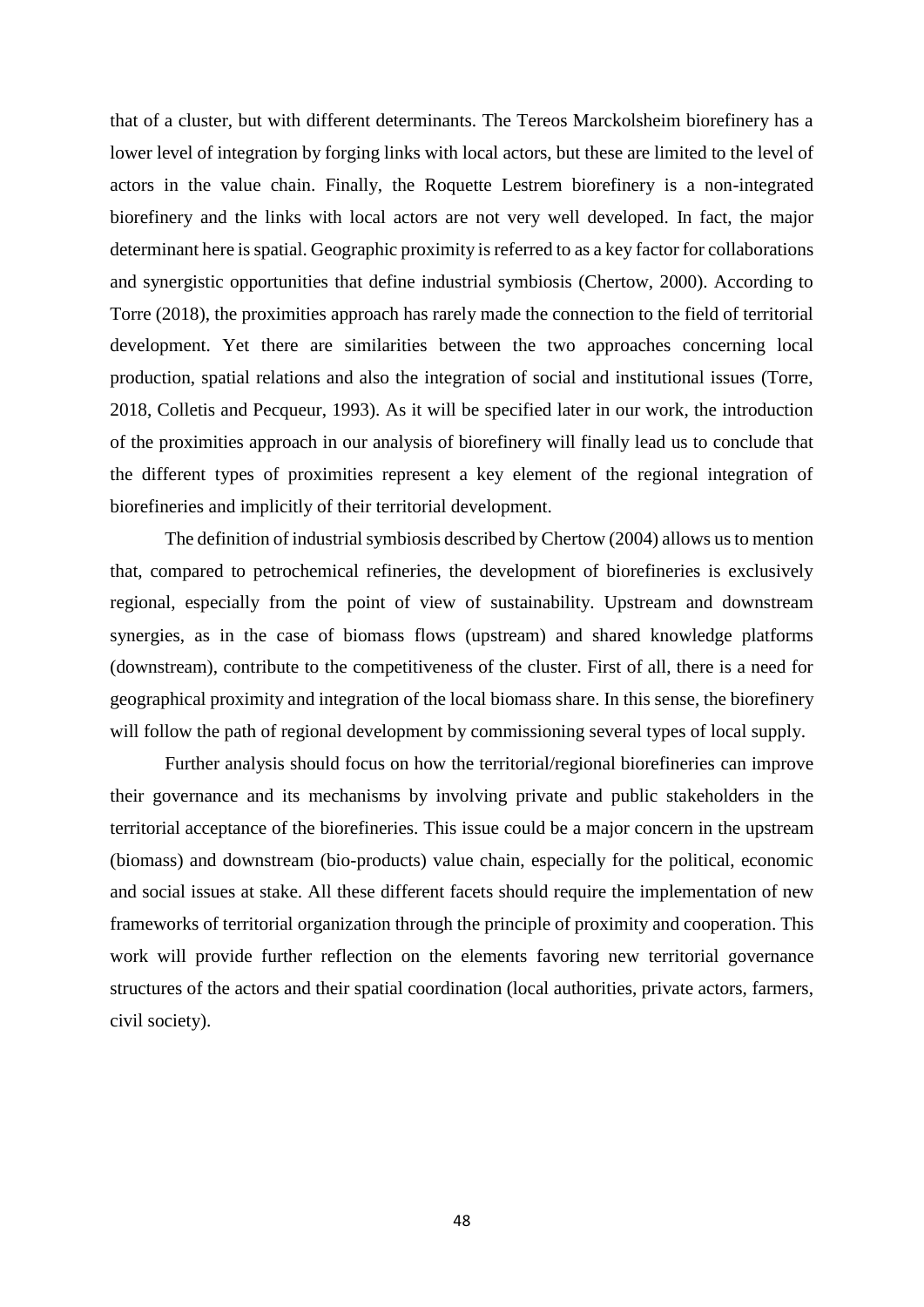#### **References**

Baas, L. W. and F. A. Boons. 2004. An industrial ecology project in practice: Exploring the boundaries of decision-making levels in regional industrial systems. *Journal of Cleaner Production*, 12(8–10), pp.1073–1085.

Bauer, F., Coenen, L., Hansen, T., Mccormick, K., Voytenko Palgan, Y., 2017. Technological Innovation Systems for Biorefineries – A Review of the Literature, Biofuels. *Bioproducts and Biorefining*, 11(3), pp.534-548, [online] 15 March 2017. Available at:[<https://onlinelibrary.wiley.com/doi/full/10.1002/bbb.1767>](https://onlinelibrary.wiley.com/doi/full/10.1002/bbb.1767)[Accessed 20 Mars 2020].

Boons, F., Berends M., 2001. Stretching the boundary: The possibilities of flexibility as an organizational capability in industrial ecology. *Business Strategy and the Environment*, 10(2), pp. 115–124.

Boons F., Howard-Grenville J., 2009. *The social embeddedness of Industrial Ecology*. Edward Elgar Publishing Limited. British Library, 281p.

Ceapraz, I. L., Kotbi, G., Sauvée, L., 2016. The territorial biorefinery a a new business model. *Bio-based and Applied Economics,* 5(1), pp. 47-62, Firenze University Press,[online] 13 April 2017. Available at:[<https://oaj.fupress.net/index.php/bae/article/view/3285>](https://oaj.fupress.net/index.php/bae/article/view/3285) [Accessed 25 March 2021].

Chertow, M., R., 2000. Industrial Symbiosis: Literature and Taxonomy. *Annual Review of Energy and Environment*, Vol. 25, pp.313-337, Available at: [<https://www.annualreviews.org/doi/pdf/10.1146/annurev.energy.25.1.313>](https://www.annualreviews.org/doi/pdf/10.1146/annurev.energy.25.1.313)[Accessed 15 February 2020].

Chertow, M. R., 2004. Industrial Symbiosis. In: Cutler J. Cleveland, eds.2004. *Encyclopedia of Energy*. Elsevier, New York, pp. 407-415.

Colletis, G., Pecqueur, B., 1993. Intégration des espaces et quasi-intégration des firmes: vers de nouvelles rencontres productives. *Revue d'Economie Régionale et Urbaine*, n°3, pp. 489-508.

Colletis G., Gilly J.P., Leroux I., Pecqueur B., Perrat J., Rychen F., Zimmermann J.B., 1999. *Construction territoriale et dynamiques productives*. Document de travail, pp.1-24.

Debref, R., 2012. The paradoxes of environmental innovations: the case of green chemistry, *Journal of innovation economics & management*, 2012/1(9), pp. 83-102.

Dubois, A., Kristensen, I., 2019. The role of biorefineries in the revitalization of (old) industrial rural regions. In: A. Dubois, I. Kristensen, J. Terras. *Strategic approaches to regional development, smart experimentation in less-favoured regions.* Rural Studies Association.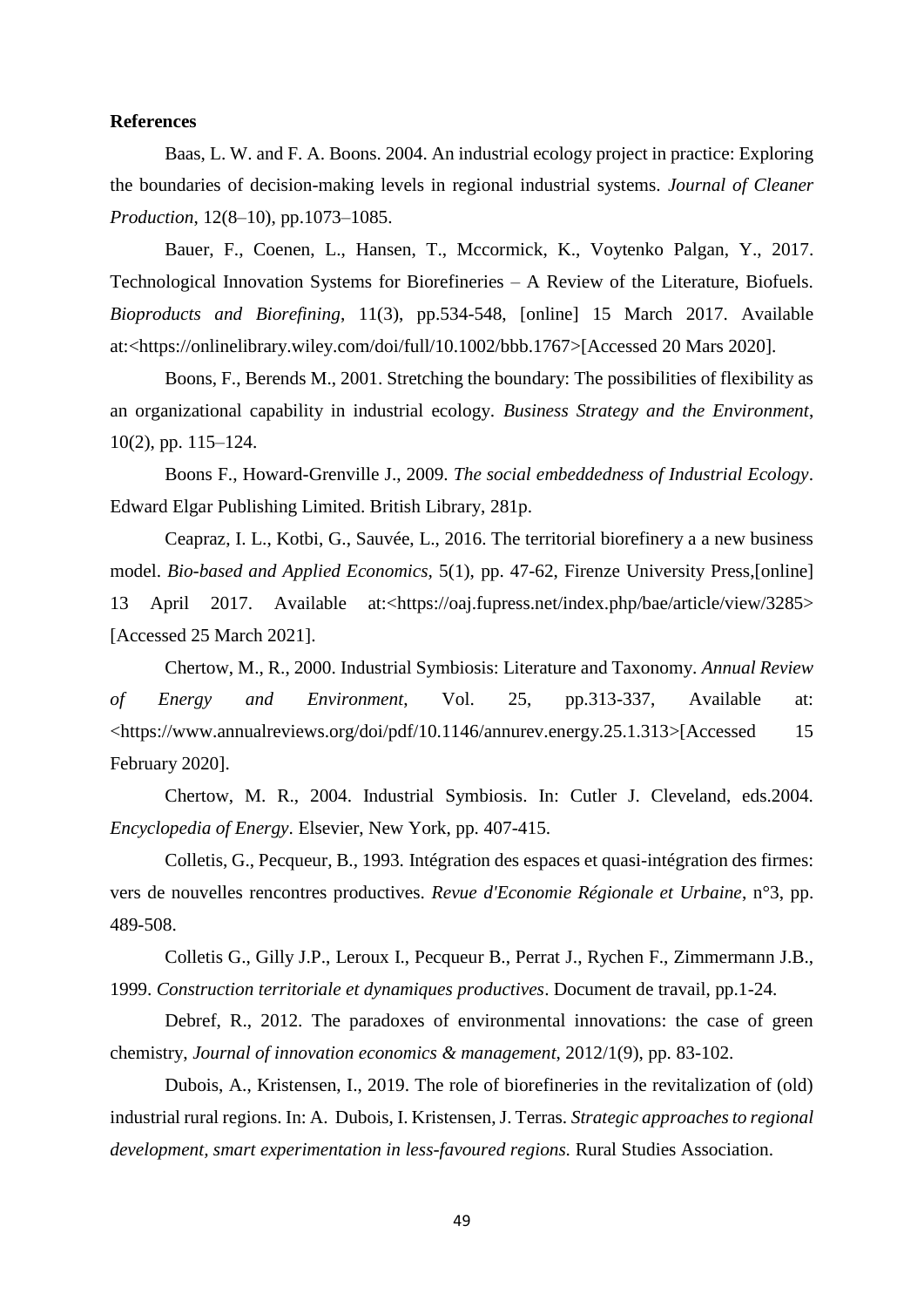Federal Ministry of Food, Agriculture and Consumer Protection (FMFACP), 2012. Biorefineries roadmap as part of the German Federal Government action plans for the material and energetic utilisation of renewable raw materials, Deutschland Bundesministerium für Ernährung, Landwirtschaft und Verbraucherschutz, Fachagentur Nachwachsende Rohstoffe, Available at: < [https://www.etipbioenergy.eu/databases/reports/157-biorefineries-roadmap-as](https://www.etipbioenergy.eu/databases/reports/157-biorefineries-roadmap-as-part-of-the-german-federal-government-action-plans-for-the-material-and-energetic-utilisation-of-renewable-raw-materials)[part-of-the-german-federal-government-action-plans-for-the-material-and-energetic](https://www.etipbioenergy.eu/databases/reports/157-biorefineries-roadmap-as-part-of-the-german-federal-government-action-plans-for-the-material-and-energetic-utilisation-of-renewable-raw-materials)[utilisation-of-renewable-raw-materials>](https://www.etipbioenergy.eu/databases/reports/157-biorefineries-roadmap-as-part-of-the-german-federal-government-action-plans-for-the-material-and-energetic-utilisation-of-renewable-raw-materials)[Accessed 10 April 2020].

Frayssignes J., 2005. Les AOC dans le développement territorial Une analyse en termes d'ancrage appliquée aux cas français des filières fromagères, Thèse, Mention Géographie, Institut National Polytechnique de Toulouse, Université de Toulouse, France, 469p.

Fromhold-Eisebith, M., Eisebith, G., 2004. How to institutionalize innovative clusters? Comparing explicit top-down and implicit bottom-up approaches. In: *Regionalization of Innovation Policy – Options and Experiences*. DIW Berlin : 4-5 juin.

Girio F., Marques, S., Pinot, F., Oliveira, A. C., Costa, P., Reis, A., Moura, P., 2017. Biorefineries in the World. In: Rabaçal M., Ferreira A., Silva C., Costa M. eds. *Biorefineries*. vol 57., Springer. pp.227-281.

Hackl R., Harvey S., 2010. Opportunities for Process Integrated Biorefinery Concepts in the Chemical Cluster in Stenungsund, Research Project Report, Department of Energy and Environment Division of Heat and Power Technology, Chalmers University of Tehnology, Department of Energy and Environment Division of Heat and Power Technology, Göteborg, Sweden, Available at: [<https://core.ac.uk/download/pdf/70586925.pdf>](https://core.ac.uk/download/pdf/70586925.pdf)[Accessed 15 November 2020].

IEA Bionergy Task 42 Biorefining, 2019, Available at: [<https://www.iea](https://www.iea-bioenergy.task42-biorefineries.com/en/ieabiorefinery.htm)[bioenergy.task42-biorefineries.com/en/ieabiorefinery.htm>](https://www.iea-bioenergy.task42-biorefineries.com/en/ieabiorefinery.htm)[Accessed 10 November 2020].

Kristensen, I., Dubois, A., Teras, J., 2019. *Strategic Approaches to Regional Development: Smart Experimentation in Less-Favoured Regions*. Routledge.

Laurent, P., Roiz, J., Wertz, J.-L., Richel, A., Paquot, M., 2011. Le biorrafinage, une alternative prometteuse à la pétrochimie. *Biotechnol. Agron. Soc. Environ.,* 15 (4), pp. 597-610.

Martin, R., Sunley, P., 2003. Deconstructing Clusters: Chaotic Concept or Policy Panacea? *Journal of Economic Geography,* 3(1), pp. 5-35.

Ministère de l'Agriculture et de l'Alimentation (MAA), 2016. *Transformer : La bioraffinerie de Pomacle-Bazacourt*, [online] 19 December 2016. Available at [<https://agriculture.gouv.fr/transformer-la-bioraffinerie-de-bazancourt-pomacle>](https://agriculture.gouv.fr/transformer-la-bioraffinerie-de-bazancourt-pomacle)[Accessed 20 November 2020]